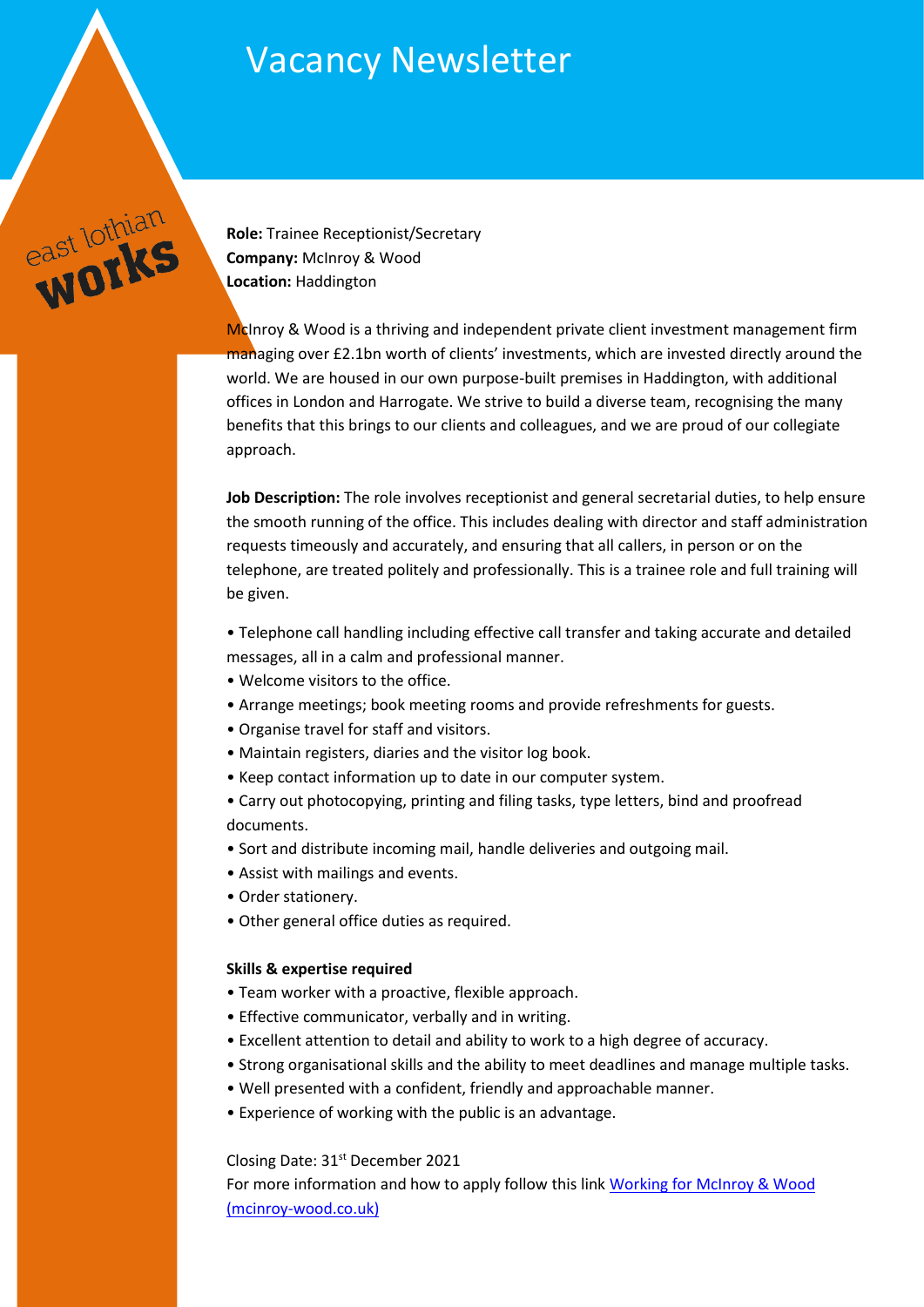**Role:** Accounts Apprentice **Company:** Whitelaw Wells **Location:** North Berwick

#### **About the Employer**

As one of Scotland's leading independent firms of Chartered Accountants and business advisers, we offer a comprehensive range of accountancy, taxation and business advisory services to private individuals and companies from a wide range of sectors throughout Scotland and beyond.

# **About the role**

We are looking for a full time accounts assistant to work in our North Berwick, East Lothian office. The role involves preparation of year end accounts for a wide-ranging portfolio of clients that covers sole traders, partnerships, limited companies and LLP's. The preparation is primarily done from computerised records but occasionally may involve working from manual records.

You will also be involved in the preparation and submission of quarterly VAT returns using MTD compliant software.

Experience of Iris, Sage, Quickbooks, Xero, Microsoft Excel and Word is preferred but not essential. We would also consider applicants looking to sit AAT or ACCA qualifications and training would be provided.

You will be required to manage various workflows at the same time and be confident in dealing directly with clients.

To find out more and apply please follow this link: [Accounts Assistant -](https://www.whitelawwells.co.uk/careers/current-vacancy/accounts-assistant/) Whitelaw Wells

**Role:** Customer Service Agents **Company:** Zest Energy **Location:** Leith, Edinburgh

We require out-bound customer service agents to contact potential new customers to inform them of the products available and compile a fact find surrounding the property. This is not a sales role; we are simply looking for individuals who enjoy communicating with the general public.

Full and part time hours are available.

- · Full training is provided to ensure you are successful and confident in the role straight away.
- · Must be confident in communicating over the phone.
- · Must be able to demonstrate a polite and friendly approach.
- · Immediate start available.

We pay in line with the UK Living Wage at £9.50 per hour, however performance bonus is also available increasing pay up to £15 per hour. Call 07931862172 for an immediate interview